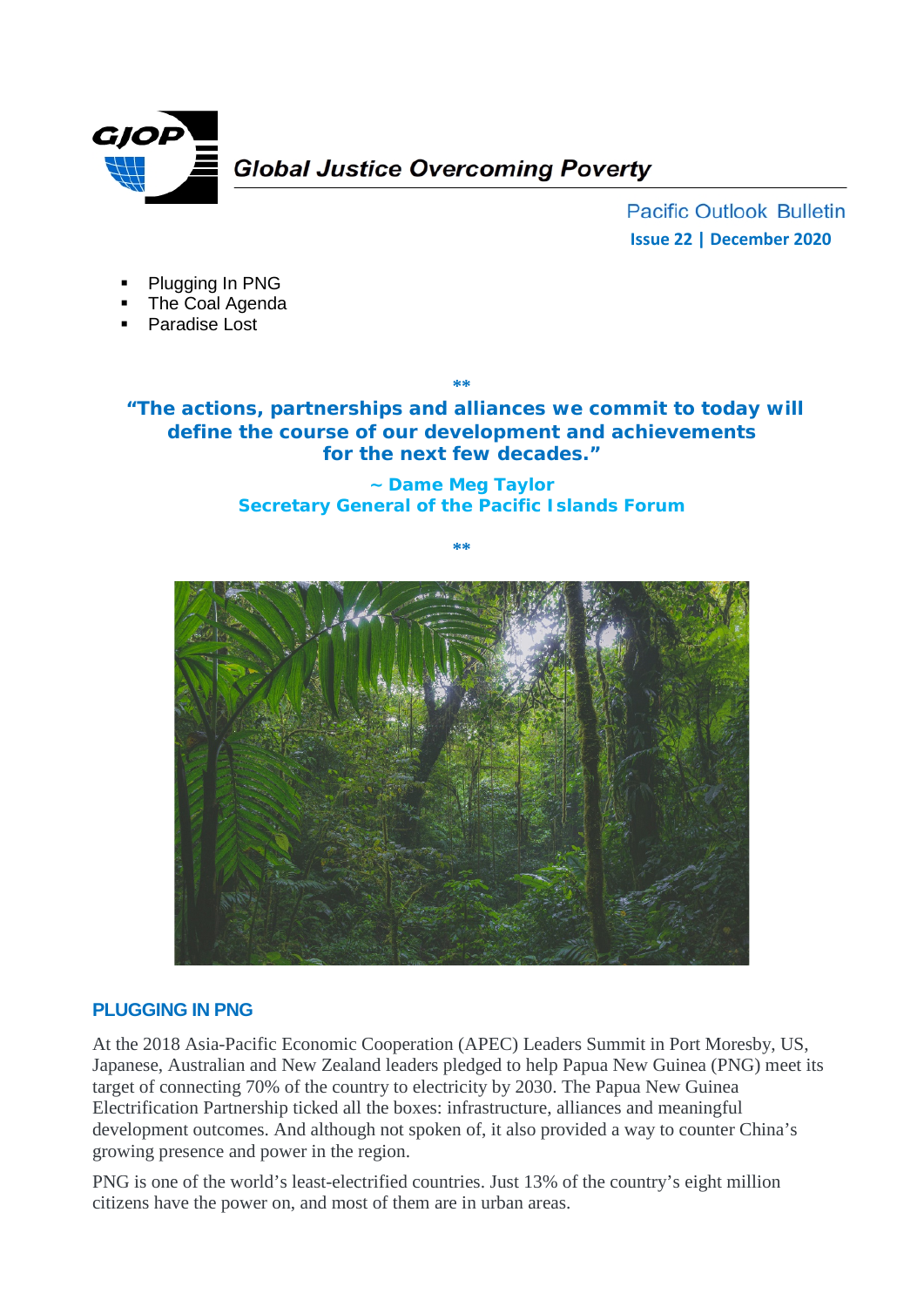Lifting electricity supply is a key goals of the country's Development Strategic Plan. Launched in 2010, the policy projected that the goal of 70% of the population connected to electricity by 2030 would lift gross national income by 12% and gross domestic product (GDP) by 10%.

But progress has been extremely slow due to a lack of funding, a complicated government and regulatory regime, and the difficulty of delivering services in a rugged country, where 80% of people live in rural areas. Access to electricity is estimated to have grown by only 3.4% in total since 2010 goal.

Prime Minister Scott Morrison said that the PNG Electrification Partnership is intended to focus on sustainable infrastructure development that is transparent, non-discriminatory, environmentally responsible, promotes fair competition, meets the genuine needs of the people of PNG and avoids unsustainable debt burdens. The agreement was heralded as a "true partnership" between PNG and its partners.

Meanwhile, the PNG's government is also considering the big-scale Ramu 2 hydroelectric scheme in the Eastern Highlands, much of the output of which would be used by large mining developments in Morobe and Madang provinces. This project would be led by a consortium headed by the Shenzen Energy Group from China, to be delivered under a Public-Private Partnership over 25 years in a deal reported to be worth up to US\$2 billion.

Fully 65% of the population living in rural villages, sometimes of just a few hundred people, will need access to power if the 2030 goal is to be met, and around 100,000 PNG households will need to be connected to electricity each year for a decade. But another challenge is that most of PNG's population lives outside the formal economy. Already an estimated one third of PNG's power supply is lost through meters being bypassed and illegal connections.

Australia announced in August 2020 that it would fund a new solar power plant in the Markham Valley in Morobe province. The 11 megawatt facility – which would be built alongside an alreadyproposed biomass generation plant – would plug into the Ramu grid, which supplies power to the industrial city of Lae. Japan continues its long-running investment to upgrade the Ramu grid.

The US has committed US\$60 million over five years to make 200,000 household connections. New Zealand's existing relationship with PNG Power is the focus of its NZ\$60 million investment.

But beyond the big towns and cities, small scale and household renewables must become a central focus for the Electrification Partnership and Australia has launched Pararim Komuniti Pawarim, a fund that will support small scale and microgrid projects beyond the network reach of the national electricity provider, PNG Power.

Solar technology is already popular in rural areas, although technology and suppliers are of variable quality. But for about US\$500, a villager's house could be equipped with enough solar technology and battery storage to provide lights at night, power to charge a mobile phone, and run a small motorised device. It wouldn't be enough to cook or to pump water, but steady lighting and charge would make a big difference in the lives of people who rely on kerosene for lighting. And it could be a base for households to expand and install additional capacity of their own.

Assuming that 100,000 houses need a connection each year, if the focus was on household solar and the cost shared between the partnership donors, the USA, Japan, Australia and New Zealand would each be looking at around US\$12.5 million to provide the equipment for 25,000 households. So for a comparatively small investment the donors could make a significant difference to the lives of many Papua New Guineans living in rural areas.

*Sources: Plugging in PNG by Shane McLeod, published 10 Apr 2019, The Interpreter, The Lowy Institute / PNG Electrification: Spend on solar to help meet targets by Shane McLeod, published 6 Oct 2020, The Interpreter, The Lowy Institute*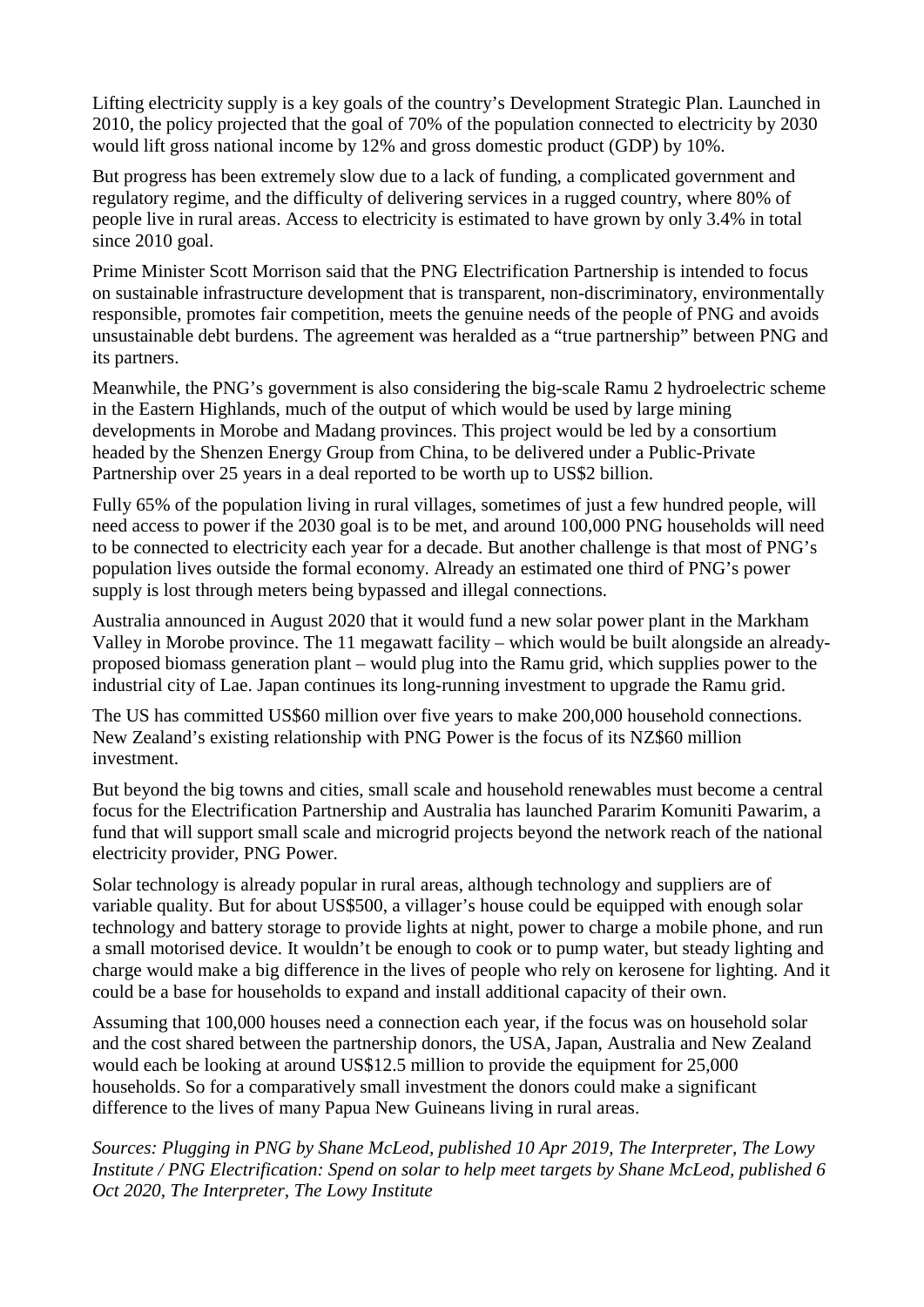## **THE COAL AGENDA**

As Papua New Guinea (PNG) strives to have 80% of its population connected to electricity by 2030 Mayur Resources, an energy company listed with the Australian Stock Exchange (ASX), proposes building the Pacific's first coal-fired power station in the country. A new report, *The Coal Agenda: Mayur Resources and the Push to Start a Coal Industry in PNG*, from CELCOR (Centre for Environmental Law and Community Rights Inc) and the Jubilee Australia Research Centre has raised significant concerns about this.

Brisbane-based Mayur Resources, plans to build a 52MW coal-fired power station sited at Lae wharf in PNG's second largest city.

*The Coal Agenda* report argues that the project is unnecessary, that it would have serious health and environmental impacts and the electricity it generates would largely benefit mining companies, not communities. The report also highlights how the plant in PNG would undermine future renewable initiatives as well as lock in higher energy prices.

While Mayur Resources has claimed that coal power will benefit PNG, the CELCOR and Jubilee Report alleges that

- Mayur Resources's claim that the extra electricity produced by the plant would benefit the people of PNG who are missing out on electrification is largely unfounded, and that the principal beneficiaries would be Canadian, Australian and South African mining companies.
- There has been a distinct lack of community consultation, especially with the nearby community of Labu Butu, which is just 500 metres from the proposed site.
- The health impacts of putting a large coal-fired power plant so close to a major population centre such as Lae would be substantial.
- Mayur Resources's claim that it can produce electricity at a significantly lower tariff than hydro and biomass is highly questionable, which raises real questions about the economic viability of the project and locking PNG into high power prices.
- Starting a coal industry to help meet PNG's energy needs is completely unnecessary. PNG already sources much of its energy from hydro, and is developing more hydropower plants. It is also developing its first biomass and solar plants. All of these are better options for improving supply to the grid than coal.
- The regulatory approval process has been riddled with irregularities, raising deep concerns about the integrity of the governance processes.
- A coal-fired power plant in Papua New Guinea would undermine PNG's national climate plan under the Paris Agreement, committing to transition to 100% renewable energy by 2030.

Luke Fletcher, Executive Director of the Jubilee Australia Research Centre said: "It has been eight years since Australia built a new coal-fired power station in our own country, because coal is now both more expensive and causes worse health and environmental consequences than renewables. If we are no longer building coal plants here, why would we start building them in PNG?"

Mr Peter Bosip, the Executive Director of CELCOR, said the project "isn't in the national interest of Papua New Guinea and could lock the people into more expensive and dirty power for 25 years."

*Source: The Coal Agenda by Luke Fletcher and Samantha Kuman, September 2020, published by CELCOR and Jubilee Australia Research Centre.*